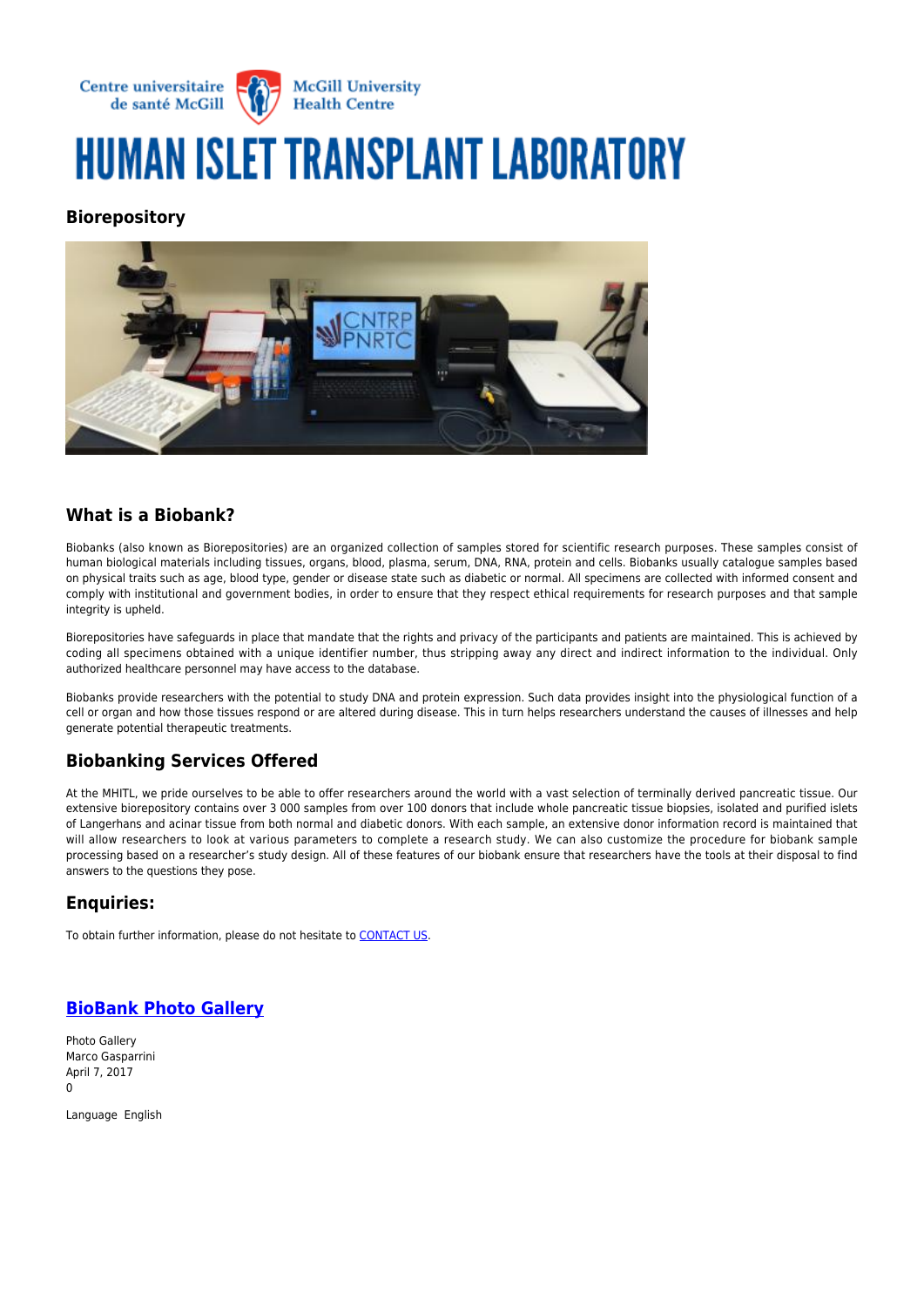

Biorepository equipment used for tracking samples



H and E staining showing islets embedded in acinar tissue in whole pancreas section